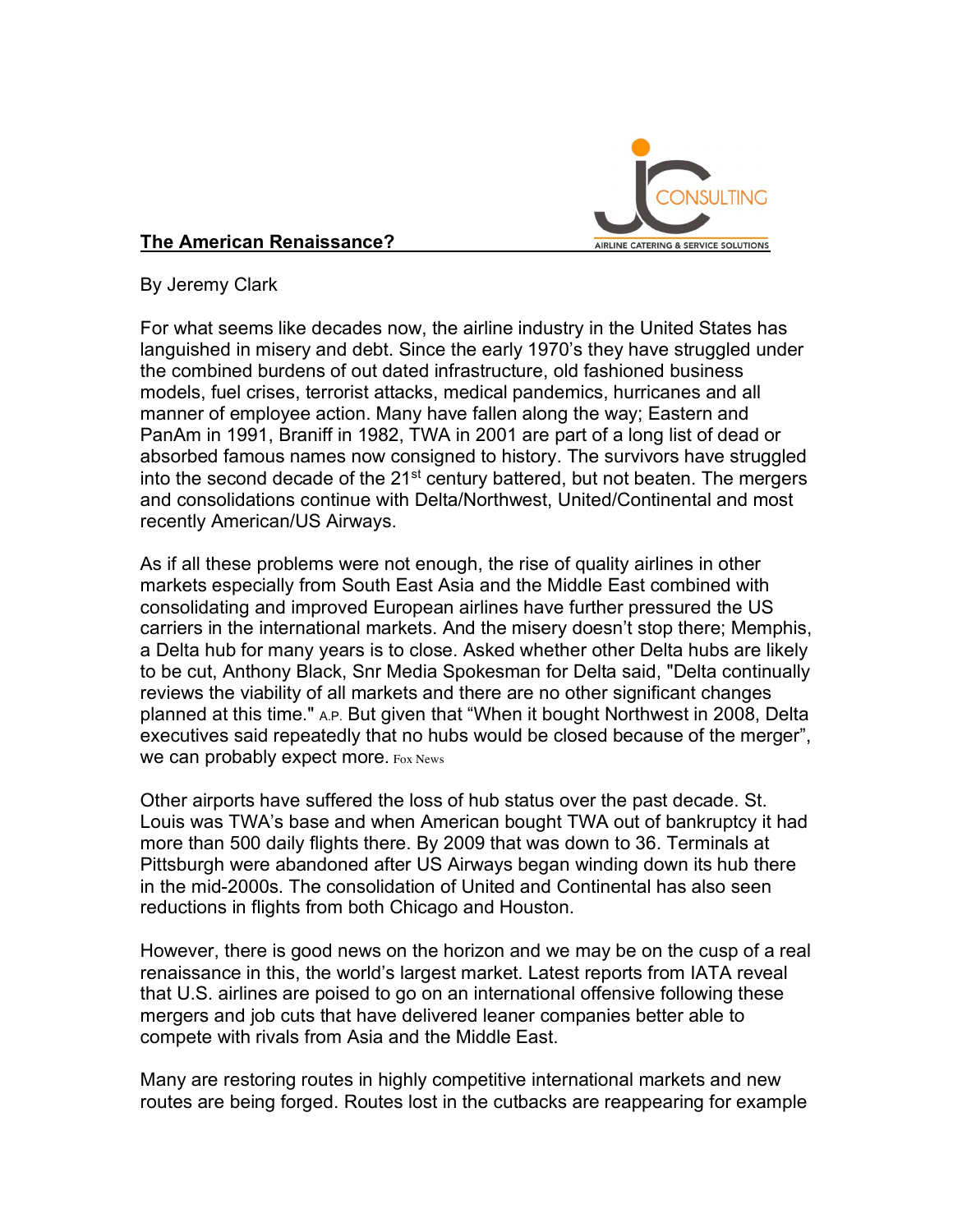Delta are resuming flights to Malaga and Pisa from New York, whilst American are operating new routes from Dallas to Seoul and New York to Dublin.

At the recent meeting in Cape Town of the worlds carriers, IATA's CEO Tony Tyler made the point that carriers based in the world's biggest travel market are ready to grab market share and make up for lost time in ordering more fuelefficient aircraft to trim costs. "We're going to see more competition now internationally as the U.S. carriers operate from a stronger base. It's been very, very tough and there really isn't anything that they haven't learned about how to operate efficiently and how to add value to their product." Bloomberg.

But these guys are going to have to step up their game considerably if they are serious about taking on the likes of Emirates, Singapore Airlines, Cathay Pacific and Qatar in head to heads. For these airlines, service and onboard experience has been at the forefront of their success. They market it well and generally deliver on the message. The American carriers have not only got to convince passengers that they can match these service levels but also deliver. All the features that succumbed to the accountant's knives during the hard times are now becoming important tools in winning back passengers.

It's a tough call. For years US airlines have rightly earned themselves the worst ratings for passenger experience especially in the mass economy markets. US domestic travel was a byword for misery but that might now be beginning to change.

Improvements to Inflight Entertainment and seating have been at the forefront of changes the carriers are making. Alaska Airlines most recently announced major upgrades to its services from later this year. Joe Sprague, Alaska Airlines' VP of marketing says new aircraft seats featuring personal space-enhancing design with power outlets will be installed. They are also nearing a decision on enhanced IFE systems allowing customers to watch programming streamed to any Wi-Fi-enabled device. Alaska's \$100m upgrade to their B737-800,-900 fleet is to be completed, by the end of 2014. Businesstraveller.com

American Airlines has rearranged it's economy seating on wide-body aircraft to accommodate an improved sort of "Premium Economy" with more legroom and service. More and more are introducing Wi-Fi options and improved IFE. Foodservice, which probably suffered the biggest cuts in the past, is beginning to make a resurgence as US airlines realize that this too has to improve if they are to take on the best of the rest. The advent of Buy On Board took a while to become accepted and for the quality to improve but for many competing foreign airlines this will never be an option. For the legacy carriers B.O.B. is restricted to the domestic market. On intercontinental flights where competition is toughest the renaissance is in full swing. Better menus, complimentary wine and beer choices and new equipment is making appearances.